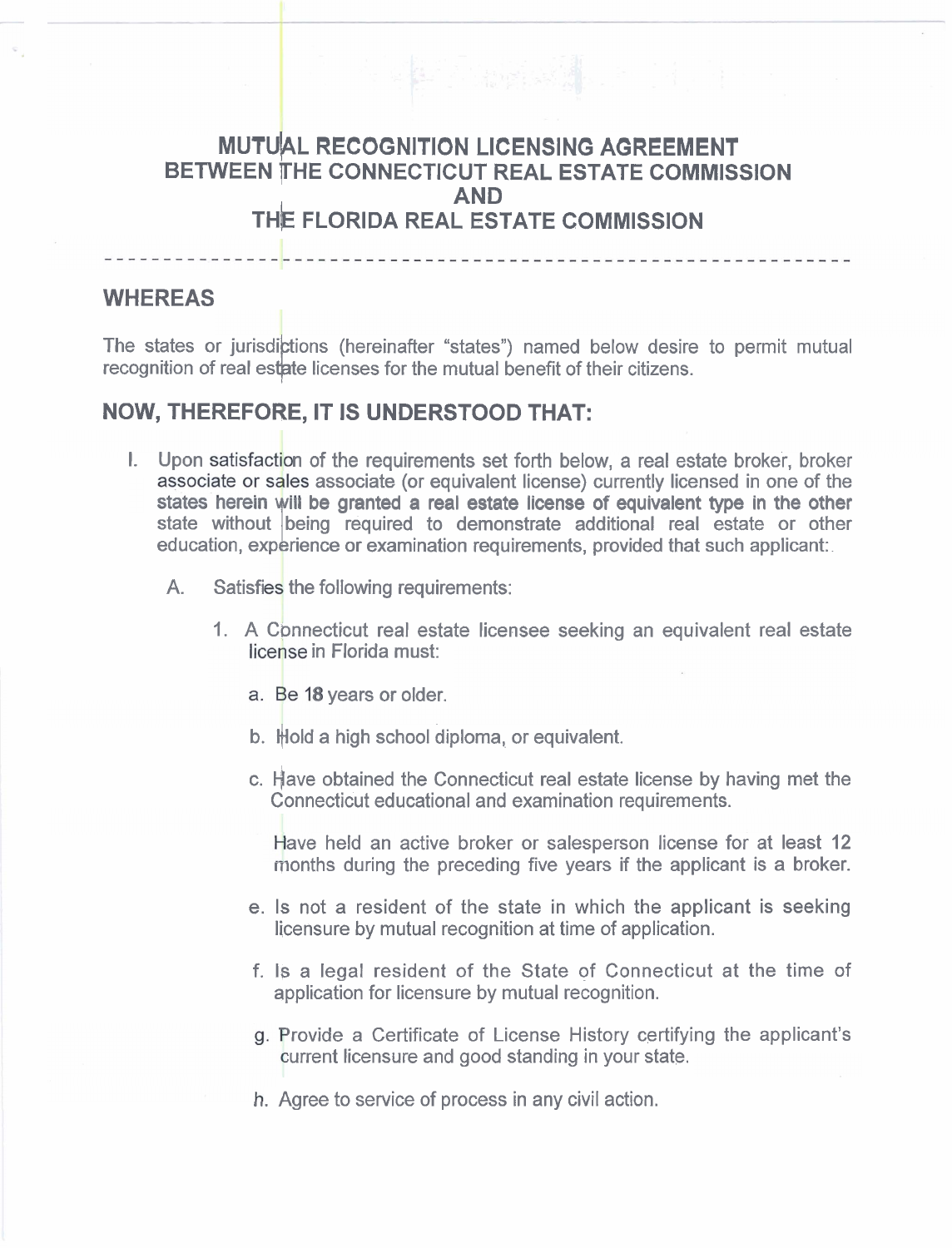- i. Agree to be bound by the Florida Statutes and Florida Administrative Code.
- j. Submit to the jurisdiction of the Florida Real Estate Commission for purposes of investigation and disciplinary actions.
- k. Take and successfully complete Florida's state portion of their examination.
- **I. Comply with Florida's post-license requirements.**
- ml Comply with Florida's continuing education course requirements.
- 2. A Florida real estate licensee seeking an equivalent real estate license in Connecticut must submit a Connecticut Application for Licensure and the appropriate application fee. The application will require candidates for license recognition to:
	- a. Be 18 years or older.
	- b. Have obtained the Florida real estate license by having met Florida educational and examination requirements. .
	- **c.** Provide a Certificate of License History certifying the applicant's current licensure and good standing in your state.
	- d. Agree to service of process in any civil action.
	- e.1 Agree to be bound by Connecticut Statutes and Regulations and Real Estate Commission Rules.
	- f.lSubmit to the jurisdiction of the Connecticut Real Estate Commission for purposes of investigation and disciplinary actions.
	- Take and successfully complete Connecticut's state portion of their examination.
	- h. Comply with Connecticut's continuing education requirements at such time as the Florida licensee relinquishes his/her Florida license or does not complete continuing education to maintain the Florida license.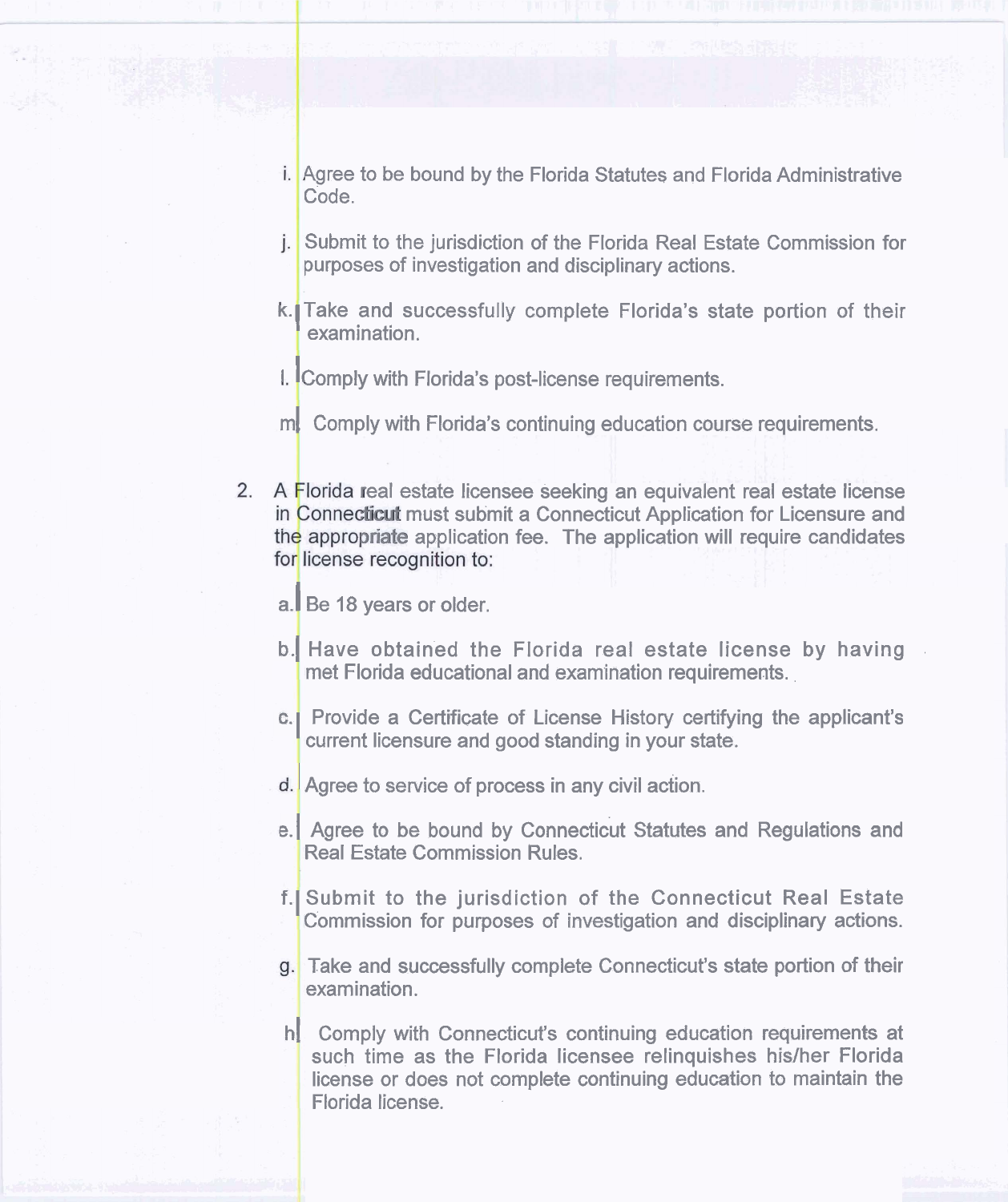- B. Holds a valid, current and active real estate license in good standing, issued by the real estate licensing agency in the state from which the applicant is applying as attested to by a statement under seal from the agency setting forth:
	- 1. The applicant's name, legal entity or person for whom the applicant is associated or employed, business address and residence address.
	- 2. Type **cf** license held by the applicant and the license number.
	- 3. The commencement date of licensure and the expiration date of applicant's current license.
	- 4. A conoplete record of any disciplinary action taken or disciplinary proceeding pending against the applicant.
	- **5. Any criminal record if contained in the agency records.**
- C. Files a properly completed application for a real estate license accompanied by:
	- 1. All required fees and fingerprint processing.
	- 2. An irrevocable consent that service of process in any action against the applicant arising out of the applicant's real estate activities in the state to which the applicant is applying may be made by delivery of the process on the administrator/director of the real estate licensing agency in such state.
	- 3. A statement that the applicant has read and agrees to comply with all provisions of the real estate license laws and rules or regulations the state in which the applicant is applying for licensure and to cooperate with any investigation by the licensing agency in such state with regard to mvestigation by the hcensing agency in such state with regard to<br>allegations of violations of that state's real estate license law and rules or<br>regulations.
- $II.$  Prior to performing any act requiring a real estate license in the state to which the applicant is applying, the applicant or a sales associate or broker associate licensee must provide proof as required by that state that the applicant will be actively and **personally** sponsored by an active real estate broker licensed to practice in that state.
- $III.$ Continued licensure under this Agreement shall be conditioned upon the applicant complying with the post-licensure and continuing education requirements in the state under which the applicant is seeking licensure by mutual recognition, the payment of required fees and the filing of appropriate forms, if any.